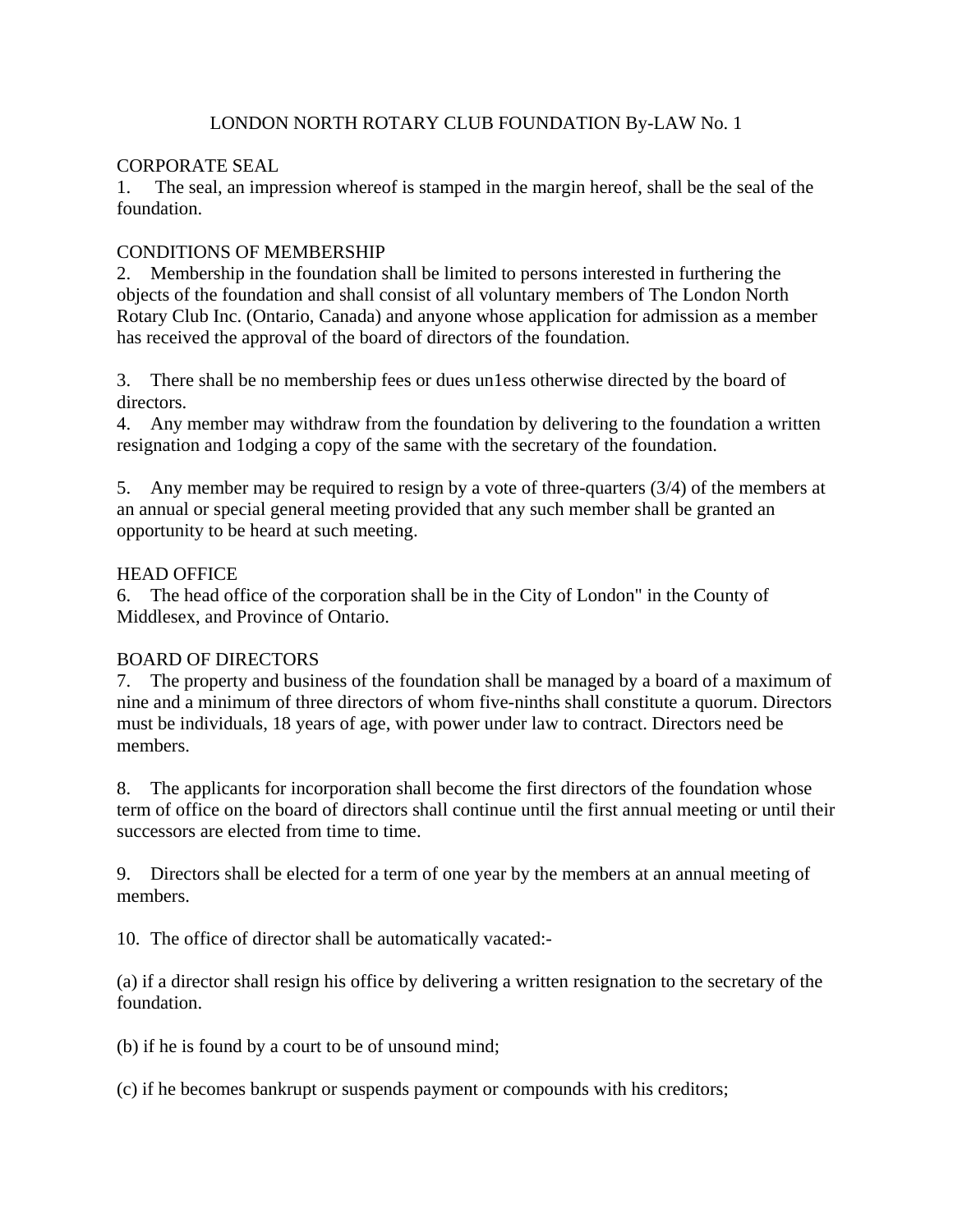(d) if at a special general meeting of members a resolution is passed by three-quarters (3/4) of the members present at the meeting that he be removed from office;

(e) on death;

(f) on termination of membership in The London North Rotary Club Inc. unless otherwise determined by the Board of Directors provided that if any vacancy shall occur for any reason in this paragraph contained, the board of directors by majority vote, may, by appointment, fill the vacancy with a member of the foundation.

11. Meetings of the board of directors may be held at any time and place to be determined by the directors provided that 24 hours notice of such meeting shall be given to each director. Notice by mail shall be sent at least 14 days prior to the meeting. There shall be at least one (1) meeting per year of the board of directors. No error or omission in giving notice of any meeting of the board of directors or any adjourned meeting of the board of directors of the foundation shall invalidate such meeting or make void any proceedings taken thereat and any director may at any time waive notice of any such meeting and may ratify, approve and confirm any or all proceedings, taken or had thereat. Each director is authorized to exercise one (1) vote.

If all the directors of the foundation consent thereto generally or in respect of a particular meeting, a director may participate in a meeting of the board or of a committee of the board by means of such conference telephone or other communications facilities as permit all persons participating in the meeting to hear each other, and a director participating in such a meeting by such means is deemed to be present at the meeting. A resolution in writing, sighed by all the directors entitled to vote on that resolution at a meeting of directors or committee of directors, is as valid as if it had been passed at a meeting of directors or committee of directors.

12. The directors shall serve as such without remuneration and no director shall directly or indirectly receive any profit from his position as such; provided that a director may be paid reasonable expenses incurred by him in the performance of his duties. Nothing herein contained shall be construed to preclude any director from serving the foundation as an officer or in any other capacity and receiving compensation there for.

13. A retiring director shall remain in office until the dissolution or adjournment of the meeting at which his retirement is accepted and his successor is elected.

14. The board of directors may appoint such agents and engage such employees .as it shall deem necessary from time to time and such persons shall have such authority and shall perform such duties as shall be prescribed by the board of director~ at the time of such appointment.

15. A reasonable remuneration for all officers, agents and employees and committee members shall be fixed by the board of directors by resolution. Such resolution shall have force and effect only until the next meeting of members when such resolution shall be confirmed by resolution of the members, or in the absence of such confirmation by the members, then the remuneration to such officers, agents or employees and committee members shall cease to be payable from the date of such meeting of members.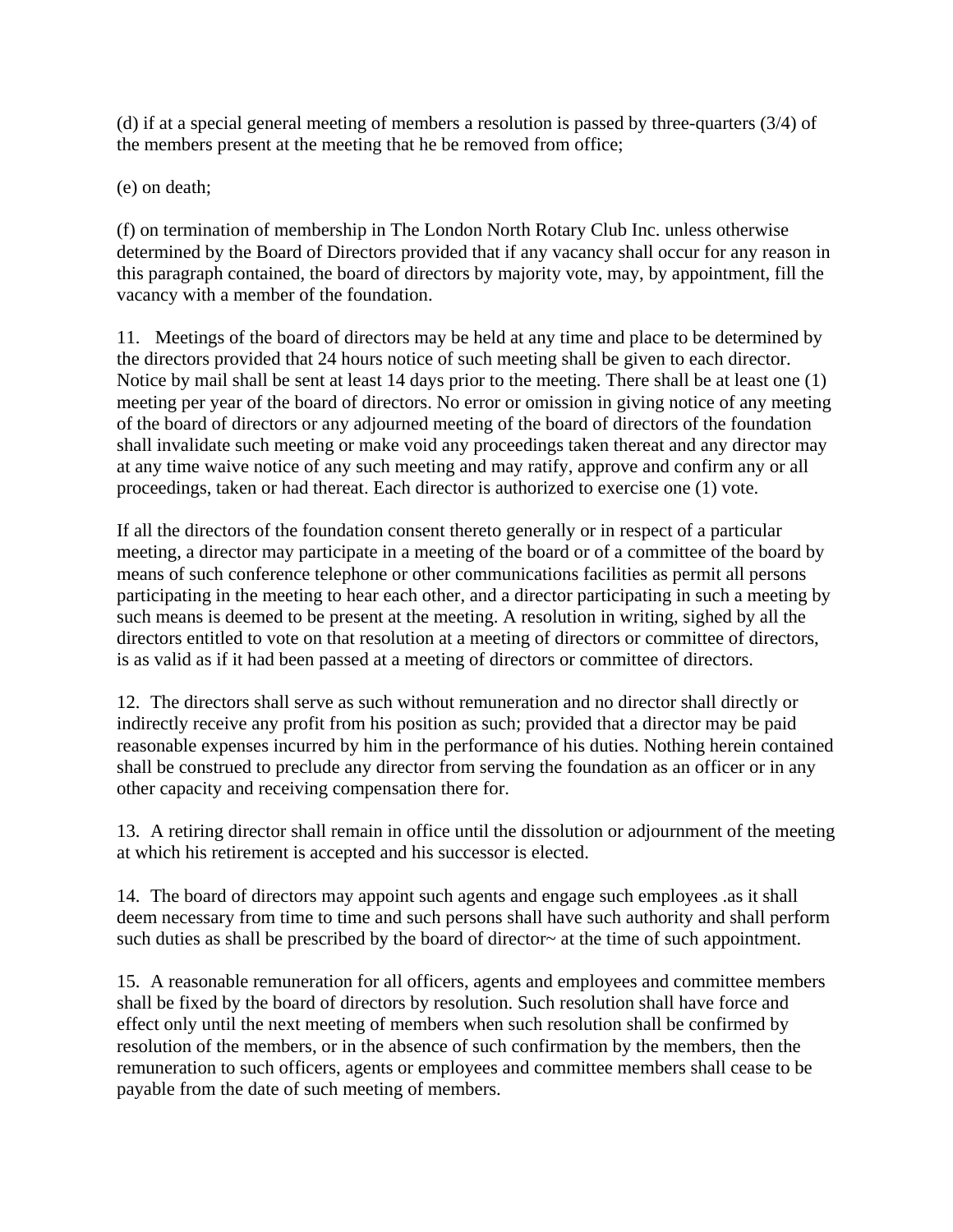## INDEMNlTJES TO DIRECTORS AND OTHERS

16. Every director or officer of the foundation or other person who has undertaken or is about to undertake any liability on behalf of the foundation or any company controlled by it and their heirs, executors and administrators, and estate and effects, respectively, shall from time to time and at all times, be indemnified and saved harmless out of the funds of the foundation, from and against:-

(a) all costs, charges and expenses which such director, officer or other person sustains or incurs in or about any action, suit or proceedings which is brought, commenced or prosecuted against him, or in respect of any act, deed, matter or thing whatsoever, made, done or permitted by him, in or about the execution of the duties of his office or in respect of any such liability;

(b) all other costs,' charges and expenses which he sustains or incurs in or about or in relation to the affairs thereof, except such costs, charges or expenses as are occasioned by his own willful neglect or default.

## EXECUTIVE COMMITTEE

17. There shall be an executive committee composed of 3 directors who shall be appointed by the board of directors. The executive committee shall exercise such powers as are authorized by the board of directors. Any executive committee member may be removed by a majority vote of the board of directors. Executive committee members shall receive no remuneration for serving as such, but are entitled to reasonable expenses incurred in the exercise of their duty.

18. Meetings of the executive committee shall be held at any time and place to be determined by the members of such committee provided that 24 hours notice of such meeting shall be given, other than by mail, to each member of such committee. Notice by mail shall be sent at least 14 days prior to the meeting. Two (2) members of such committee shall constitute a quorum. No error or omission in giving notice of any meeting of the executive committee or any adjourned meeting of the executive committee of the foundation shall invalidate such meeting or make void any proceedings taken thereat and any member of such committee may at any time waive notice of any such meeting and may ratify, approve and confirm any or all proceedings taken or had thereat.

## POWERS OF DIRECTORS

19. The directors of the foundation may administer the affairs of the foundation in all things and make or cause to be made for the foundation, in its name, any kind of contract which the foundation may lawfully enter into and, save as hereinafter provided, generally, may exercise all such other powers and do all such other acts and things as the foundation is by its charter or otherwise authorized to exercise and do.

20. The directors shall have power to authorize expenditures on behalf of the foundation from time to time and may delegate by resolution to an officer or officers of the foundation the right to employ and pay salaries to employees. The directors shall have the power to enter into a trust arrangement with a trust company for the purpose of creating a trust fund in which the capital and interest may be made available for the benefit of promoting the interest of the foundation in accordance with such terms as the board of directors may prescribe.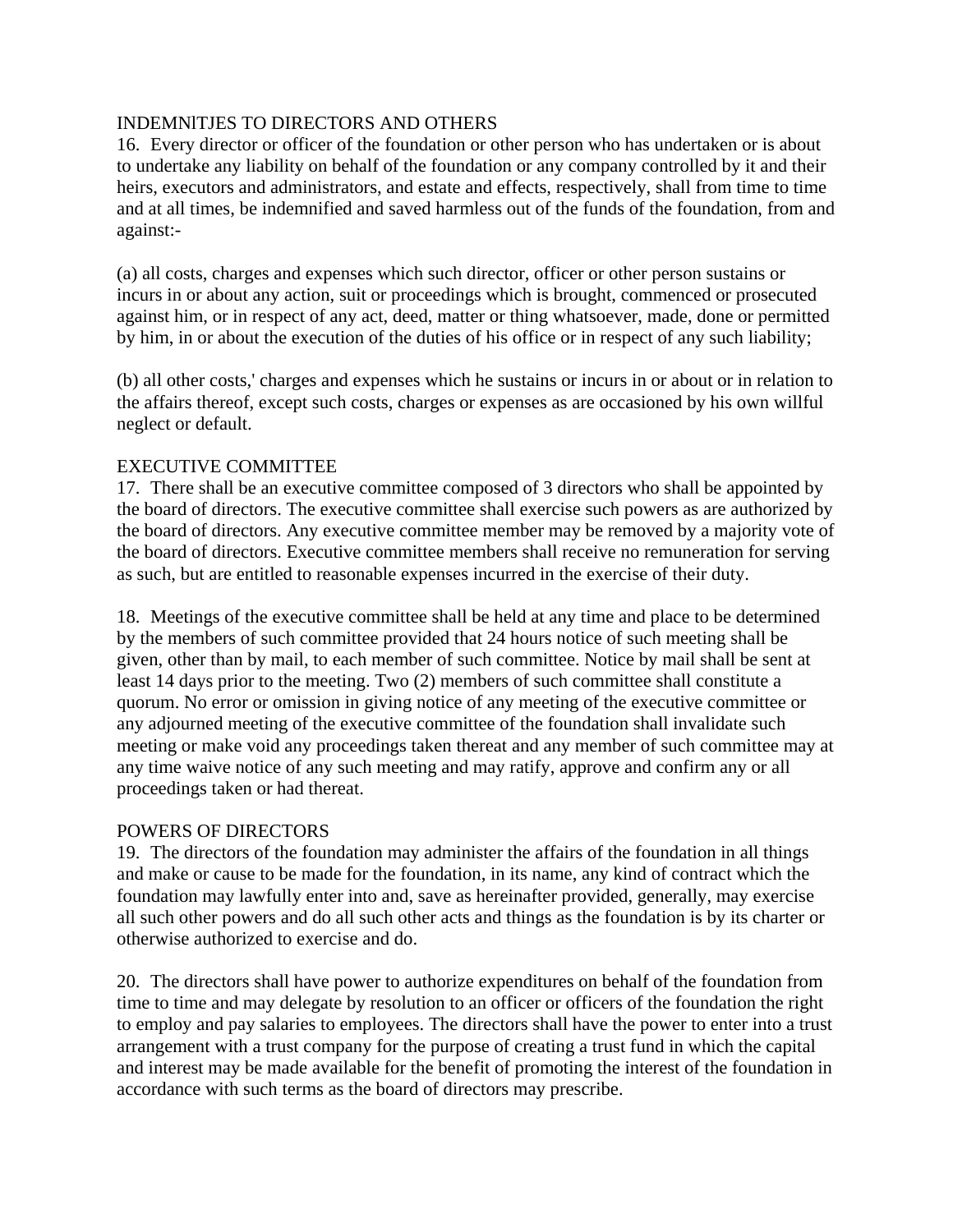21. The board of directors shall take such steps as they may deem requisite to enable the foundation to acquire, accept, solicit or receive legacies, gifts, grants, settlements, bequests, endowments and donations of any kind whatsoever for the purpose of furthering the objects of the foundation.

## **OFFICERS**

22. The officers of the foundation shall be a president, vice-president, secretary and treasurer and any such other officers as the board of directors may by by-law determine. Any two offices may be held by the same person. Officers need not be directors, but must be members.

23. The president shall be elected at an annual meeting of the members. Officers other than president of the foundation shall be appointed by resolution of the board of directors at the first meeting of the board of directors following the annual meeting of members in which the directors are elected.

24. The officers of the foundation shall hold office for one year from the date of appointment or election or until their successors are elected or appointed in their stead. Officers shall be subject to removal by resolution of the board of directors at any time.

# DUTIES OF OFFICERS

25. The president shall be the chief executive officer of the foundation. He shall preside at all meetings of the foundation and of the board of directors. He shall have the general and active management of the affairs of the foundation. He shall see that all orders and resolutions of the board of directors are carried into effect.

26. The vice-president shall, in the absence or disability of the president, perform the duties and exercise the powers of the president and shall perform such other duties as shall from time to time be imposed upon him by the board of directors.

27. The treasurer shall have the custody of the funds-and securities of the foundation and shall keep full and accurate accounts of all assets, liabilities, receipts and disbursements of the foundation in the books belonging to the foundation and shall deposit all monies, securities and other valuable effects in the name and to the credit of the foundation in such chartered bank or trust company, or, in the case of securities, in such registered dealer in securities as may be designated by the board of directors from time to time. He shall disburse the funds of the foundation as may be directed by proper authority taking proper vouchers for such disbursements, and shall render to the president and directors at the regular meeting of the board of directors, or whenever they may require it, an accounting of all the transactions and a statement of the financial position of the foundation. -He shall also perform such other duties as may from time to time be directed by the board of directors.

28. The secretary may be empowered by the board of directors, upon resolution of the board of directors, to carry on the affairs of the foundation generally under the supervision of the officers thereof and shall attend all meetings and act as clerk thereof and record all votes and minutes of all proceedings in the books to be kept for that purpose. He shall give or cause to be given notice of all meetings of the members and of the board of directors, and shall perform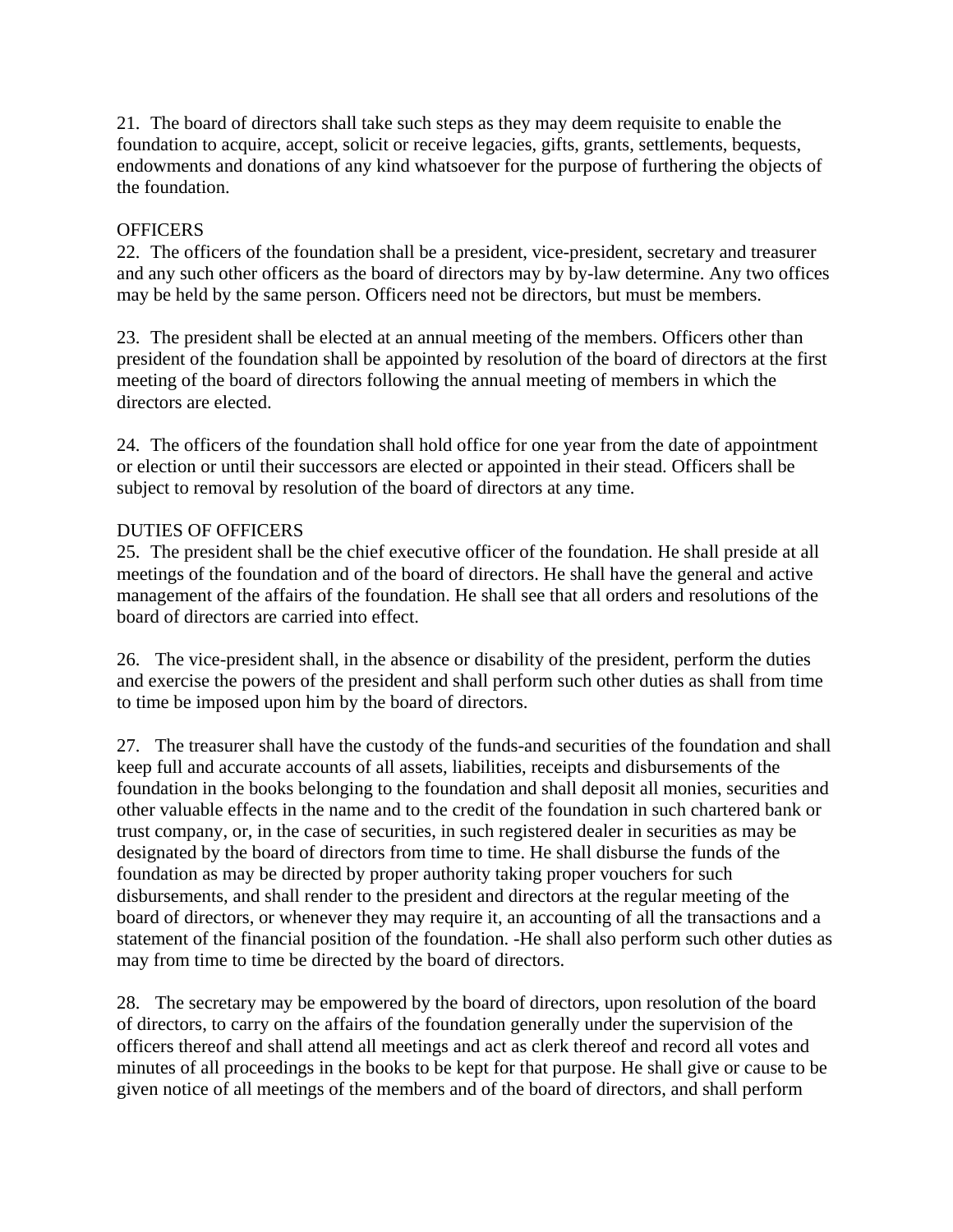such other-duties as may be prescribed by the board of directors or president, under whose supervision he shall be. He shall be custodian of the seal of the foundation, which he shall deliver only when authorized by a resolution of the board of directors to do so and to such person or persons as may be named in the resolution.

29. The duties of all other officers of the foundation shall be such as the terms of their engagement call for or the board of directors requires of them.

## EXECUTION OF DOCUMENTS

30. Contracts, documents or any instruments in writing requiring the signature of the foundation shall be signed by any two directors and all contracts, documents and instruments in writing so signed shall be binding upon the foundation without any further authorization or formality. The directors shall have power from time to time by resolution to appoint an officer or officers on behalf of the foundation to sign specific contracts, documents and instruments in writing. The directors may give the foundation's power of attorney to any registered dealer in securities for the purposes of the transferring of and dealing with any stocks, bonds, and other securities of the foundation. The seal of the foundation when required may be affixed to contracts, documents and instruments in writing signed as aforesaid or by any officer or officers-appointed by resolution of the board of directors.

## **MEETINGS**

31. The annual or any other general meeting of the members shall be held at the head office of the foundation or at any place in Canada as the board of directors may determine and on such day as the said directors shall appoint. The members may resolve that a particular meeting of members be held outside Canada.

32. At every annual meeting, in addition to any other business that may be transacted, the report of the directors, the financial statement and the report of the auditors shall be presented and auditors appointed for the ensuing .year. The members may consider and transact any business either special or general at any meeting of the members. The board of directors or the president or vice-president shall have power to call, at any time, a general meeting of the members of the foundation. The board of directors shall call a special general meeting of members on written requisition of members carrying not less than 5% of the voting rights. Ten (10) members present in person at a meeting will constitute a quorum.

33. Fourteen (14) days' written notice shall be given to each voting member of any annual or special general meeting of members. Notice of any meeting where special business will be transacted should contain sufficient information to permit the member to form a reasoned judgment on the decision to be taken. Notice of each meeting of members must remind the member that he has the right to vote by proxy. Each voting member present at a meeting shall have the right to exercise one vote. A member may, by means of a written proxy, appoint a proxy holder to attend and act at a specific meeting of members, in the manner and to the extent authorized by the proxy. A proxy holder must be a member of the foundation.

34. No error or omission in giving notice of annual or general meeting or any adjourned meeting, whether annual or general, of the members of the foundation shall invalidate such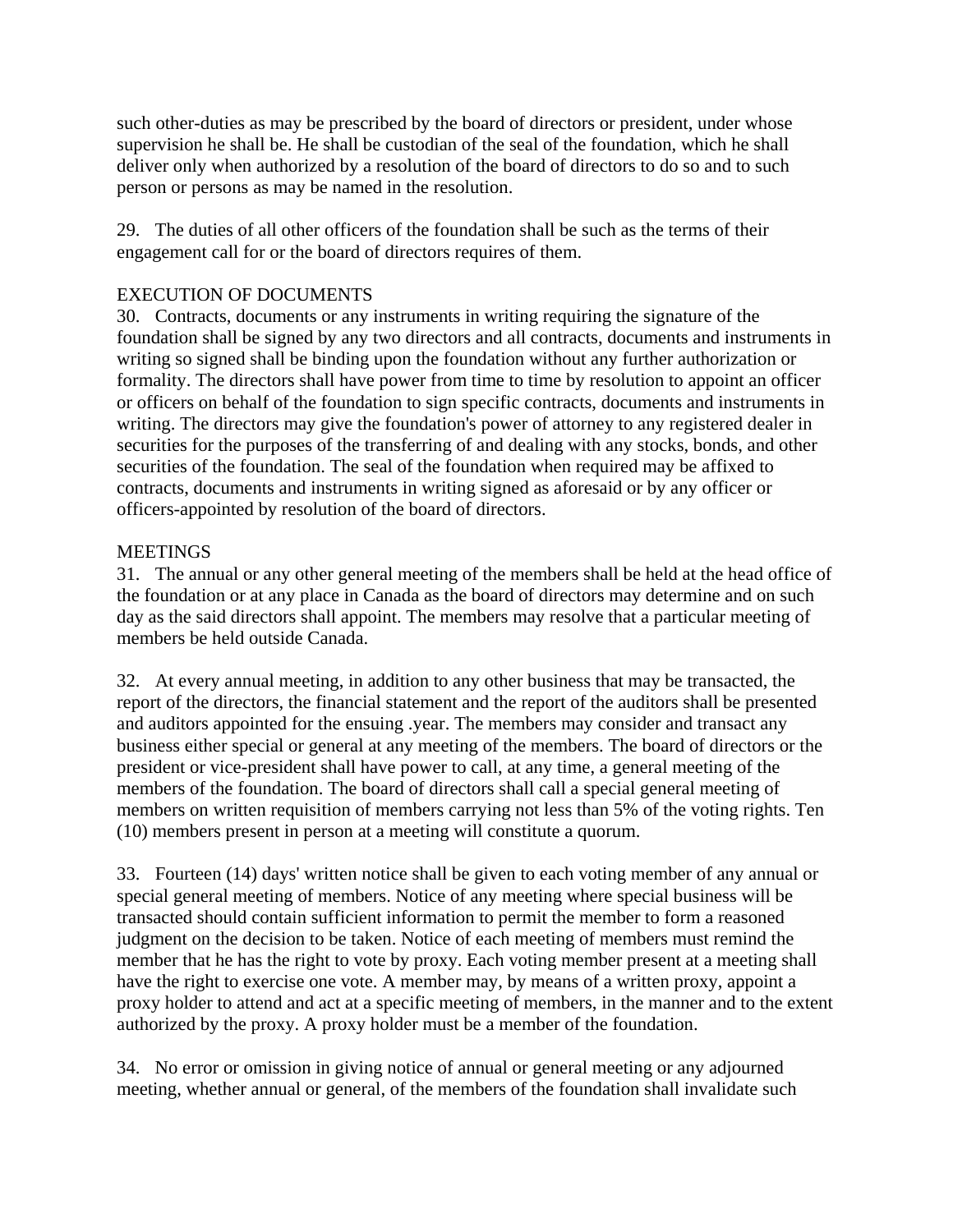meeting or make void any proceedings taken thereat and any member may at any time waive notice of any such meeting and may ratify, approve and confirm any or all proceedings taken or had thereat. For purpose of sending notice to any member, director or officer for any meeting or otherwise, the address of the member, director or officer shall be his last address recorded on the books for the corporation.

## MINUTES OF BOARD OF DIRECTORS AND EXECUTIVE COMMITTEES

35. The minutes of the board of directors or the minutes of the executive committee shall be available to the general membership of the foundation, if requested in writing, and shall be available to the board of directors, each of whom shall receive a copy of such minutes.

## VOTING OF MEMBERS

36. At all meetings of members of the foundation every question shall be determined by a majority of votes unless otherwise specifically provided by statute or by these by-Laws .

## FINANCIAL YEAR

37. Unless otherwise ordered by the board of directors the Fiscal year-end of the foundation shall be June 30th.

38. The board of directors may appoint committees whose members will hold their offices at the will of the board of directors.

## AMENDMENT OF BY-LAWS

39. The by-laws of the foundation not embodied in the letters patent may be repealed or amended by by-law enacted by a majority of the directors at a meeting of the board of directors and sanctioned by an affirmative vote of at least two-thirds (2/3) of the members at a meeting duly called for the purpose of considering the said by-law.

## **AUDITORS**

40 An unaudited Notice to Reader financial statement of the foundation's financial transactions shall be prepared each year by a chartered accountant or otherwise qualified person, effective and subsequent to the year ended June 30, 2009. Prior to the preparation of the Notice to Reader statement, two members of the foundation shall verify in writing that the balances on the banks and other investment statements reconcile with the internal financial statements.

## BOOKS AND RECORDS

41. The directors shall see that all necessary books and records of the foundation required by the by-laws of the foundation or by any applicable statute or law are regularly and properly kept.

## RULES AND· REGULATIONS

42. The board of directors may prescribe such rules and regulations not inconsistent with these by-laws relating to the management and operation of the foundation as they deem expedient, provided that such rules and regulations shall have force and effect only until the next annual meeting of the members of the foundation when they shall be confirmed, and failing such